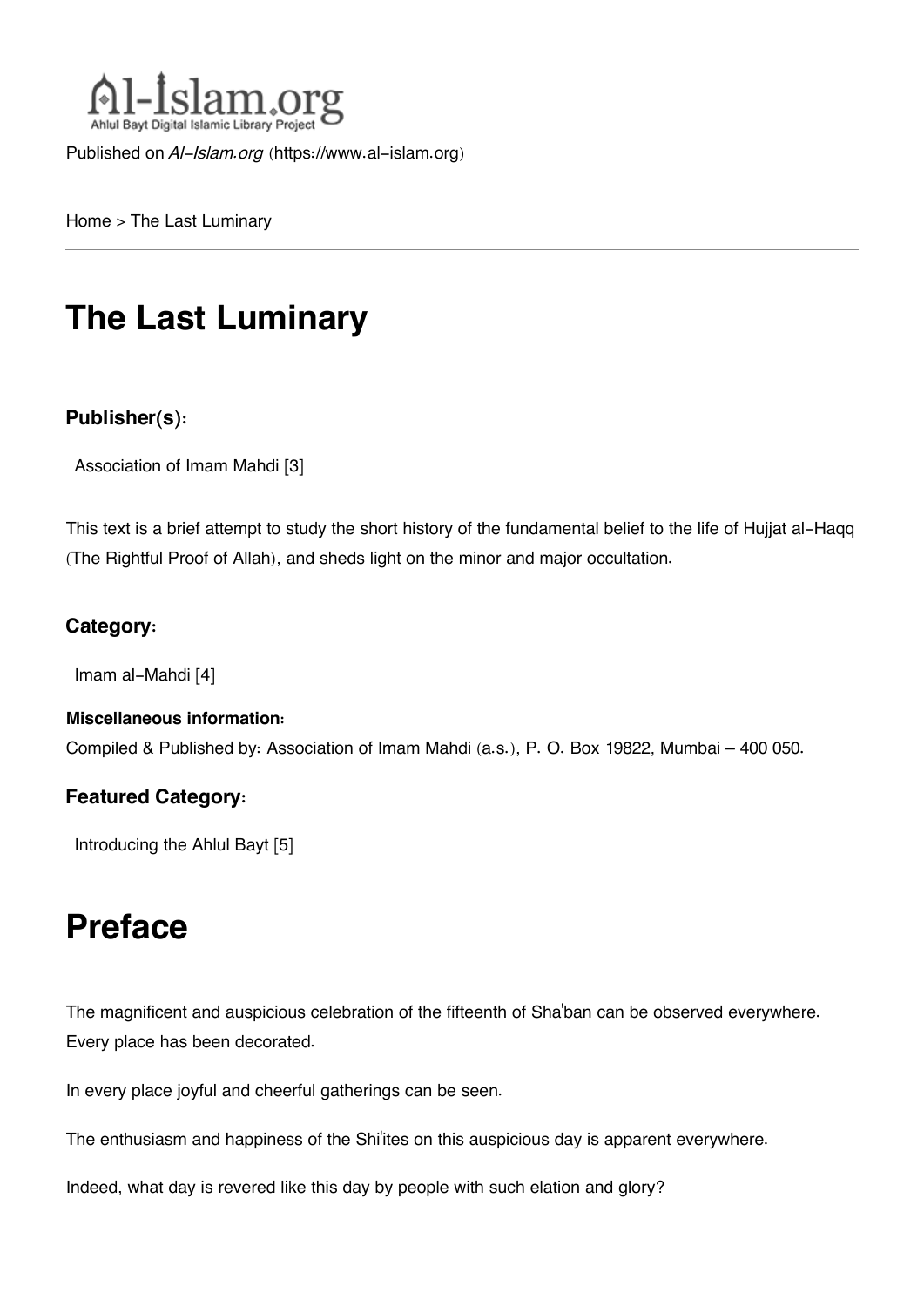The fifteenth of Sha'ban is the day in which the Shi'ites saw the fulfilment of the glad tidings of the divine messengers.

It is the day in which the good news of Islam, the Qur'an and the traditions (*ahadith*) of the infallible Imams will take place.

It is on his birthday that he will bring the east and west of the world to justice, and by his powerful hand annihilate demons (*'ifrit*), infidelity and irreligiousness.

On this day, the authority of the Last Luminous Jewel of Allah will be established on the face of the earth. He it is who will decide the end of the long struggle between truth and falsehood. His appearance will mean a victory for truth and the annihilation of falsehood.

<span id="page-1-2"></span>He is the same person who, by the will of Allah, will overpower fragile doctrines, and will pursue and accomplish the objectives of the Last Prophet Muhammad (s.a.w.).[1](#page-1-0)

He will remove ignorance and class- discrimination from the world and will establish equality instead; he will exploit the earth's resources, distribute them among the poor and make them sufficient.

The outburst of enthusiasm and happiness will at that time cause tears to flow down the cheeks of enthusiasts, and the lustrous and mournful eyes of the awaiting people will be filled with light.

Mahdism is the most genuine and fundamental Islamic belief, which even a person with a limited knowledge of Islam will surely accept.

<span id="page-1-3"></span>Since it is obligatory for every Muslim to know the "Leader of the Age" - Imam Muhammad al-Mahdi (a.s.)[2](#page-1-1), it has been endeavoured here - though in brief - to study the short history of this fundamental belief and present a brief introduction to the life of Hujjat al-Haqq (The Rightful Proof [of Allah] ). We hope this meagre "collection", as a humble gift, will be accepted by the Solomon of the Age"

#### **15th Sha'ban, 1396**

<span id="page-1-1"></span>[2.](#page-1-3) (a.s.): is the abbreviation of the Arabic phrase 'alay-hi/ha /himu's-salam (may peace be upon him/ her/ them)

<span id="page-1-0"></span>[<sup>1.</sup>](#page-1-2) ( s.a.w.): is the abbreviation of the Arabic phrase salla 'llahu 'alayhi wa alih (may Allah's peace and blessing be upon him and his progeny).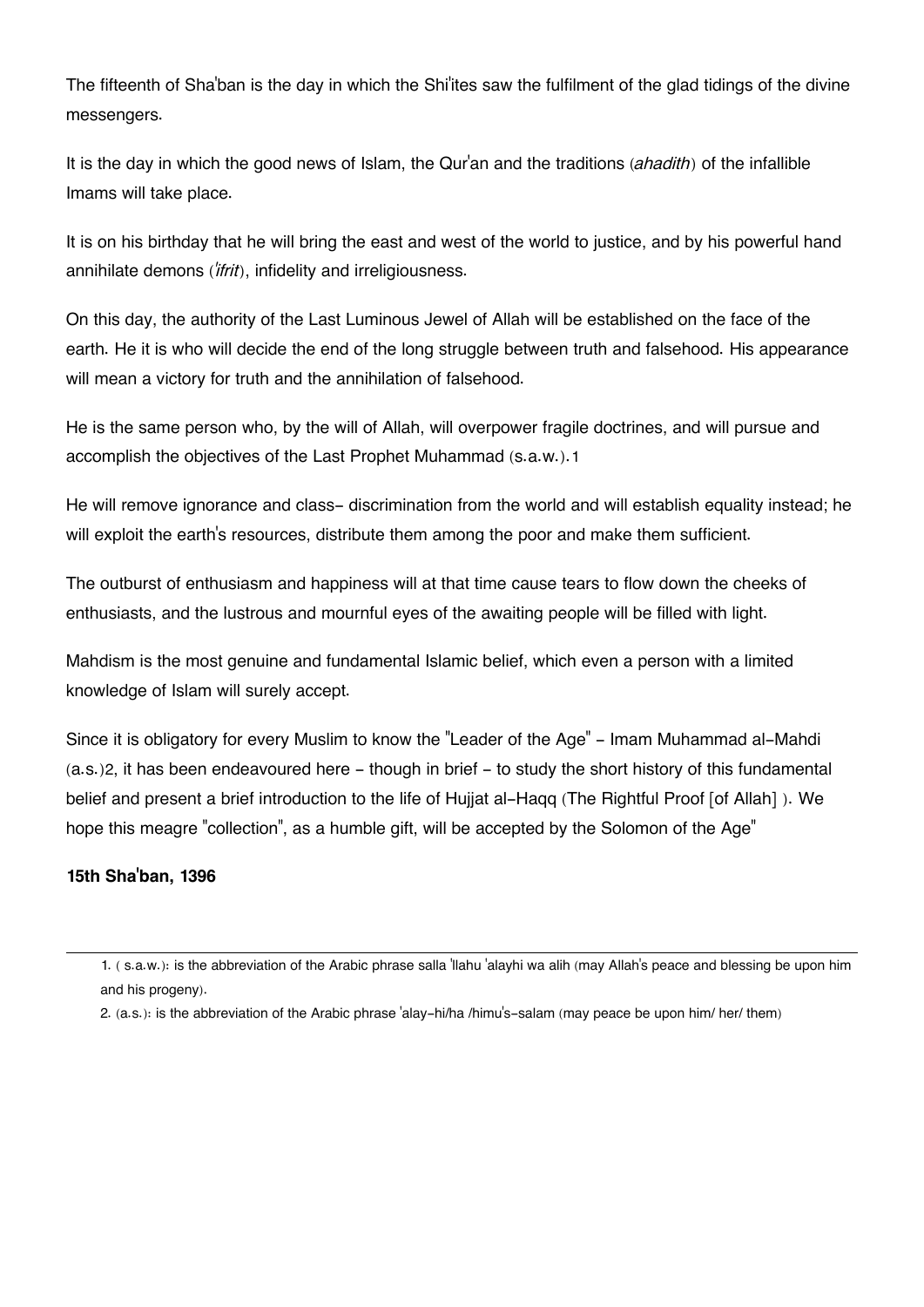## **The Good News**

There is no doubt that the Holy Qur'an is the book of Allah, and that all the Muslims of the world accept and obey its teachings and instructions. When one opens this Book (Qur'an) and casts a glance at its verses, one will come to what seems to be a clear vista of the extraordinary, sensational and exciting future and end of the universe.

The Holy Qur'an says that the ultimate mission of the Holy Prophet of Islam is to make this holy religion prevail over all other religions of the world; and one day this holy aspiration will finally be fulfilled, as the Holy Qur'an says:

### *He it is who has sent His messenger (Muhammad) with the guidance and the Religion of Truth, that He may cause it to prevail over all religions, however much the idolaters may be averse.* **(9:33)**

The divine book of the last Messenger of Allah gives the glad tidings that rule over the earth shall finally belong to the righteous and virtuous servants of Allah:

### *The earth is Allah's. He gives it for an inheritance to who He will. And lo I the sequel is for those who keep their duty (unto Him).* **(7:128)**

The earth, which will be full of corruption, destruction and ignorance like a lifeless body, will be revived with the glowing light of justice, as referred to in the Holy Qur'an.

We also read in the Holy Qur'an:

*Allah has promised such of you as believe and do good works that*

*He will surely make them succeed (the present rulers) in the earth even*

*as he caused those who were before them to succeed (others) and that*

*He win surely establish for them religion which he has approved for them,*

*and will give them in exchange safety after their fear. They serve Me. They*

*ascribe no thing as partner unto Me.* **(24:55)**

The Almighty Allah also says:

*Fain would they put out the light of Allah with their mouths, but*

*Allah will perfect His light however much the disbelievers are averse.* **(61-8)**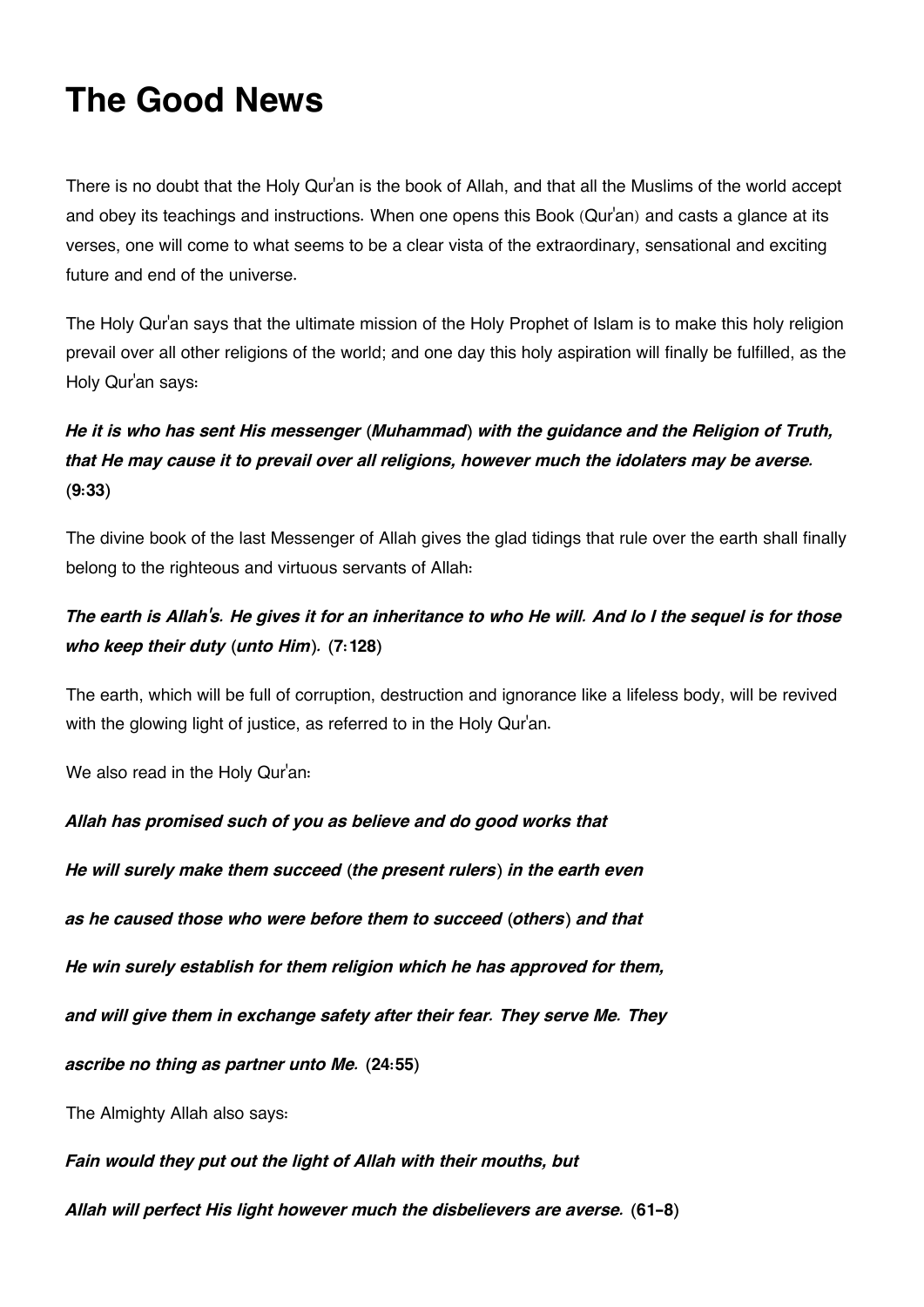These are some short examples of the divine glad tidings mentioned in the Holy Qur'an. By studying these matters and tens of other similar matters, it shall be perceived that the Islamic message will reach its complete fulfilment when these holy aspirations and desires have taken place. All fabricated and superstitious objectives will disappear and then only Islam, the unique and true religion, will be the faith of the people in the east and west of the world.

Injustice, oppression and inequality shall vanish and instead justice and equality which is the law of the creation of the world will be established everywhere. The sovereignty of the divine caliphs (*khulafa'*) will b e established in all the corners of the world. The light of the guidance of Allah will shine and the earth belong to the virtuous ones.

Yes, the Holy Qur'an gives the good news that a day will come when all Muslims of the world shall wait enthusiastically for such a time.

\* \* \*

Next to the Holy Qur'an, the sayings of the Holy Prophet and the Honourable Imams are the most important and worthiest treasure of Islamic learning. For every Muslim, it is obligatory and essential to follow and obey the sayings of the Holy Prophet and the Holy Imams since obeying their commands is particularly and clearly mentioned in the Book of Allah.

In the sea of jewels of Islamic traditions, glad tidings on the Government of Justice can be seen. Moreover, special mention has been made regarding the "Divine Revolution" and the divine leader who will fulfil this holy aspiration.

The Holy Prophet of Islam said:

"Even when the entire duration of the world's existence has already been exhausted, and one solitary day is left to embrace the eve of Doomsday, Allah will expand that day and make it swell to such a length of time as to accommodate the ultimate reign of a person out of my holy progeny who will be called by my name and my agnomen ('Abu 'l-Qasim). He will then make the earth abound with peace and justice as it will have been fraught with injustice and tyranny before him."

The context of this precious tradition reveals a definite good news more than anything else. and informs the people of the Government of Justice, Achievement and Divine Promises as mentioned in most of the Shi'ite and Sunnite sources.

In another tradition, the Holy Prophet told Amir al- mu'minin 'Ali (a.s.), saying:

"There will be twelve Guides (*aimmah*) after me, the first of whom is you, O' 'Ali, and the last one will be the , Support , (*al-Qa'm*), who with Almighty Allah's grace, will gain victory over the whole of the east and west of the world."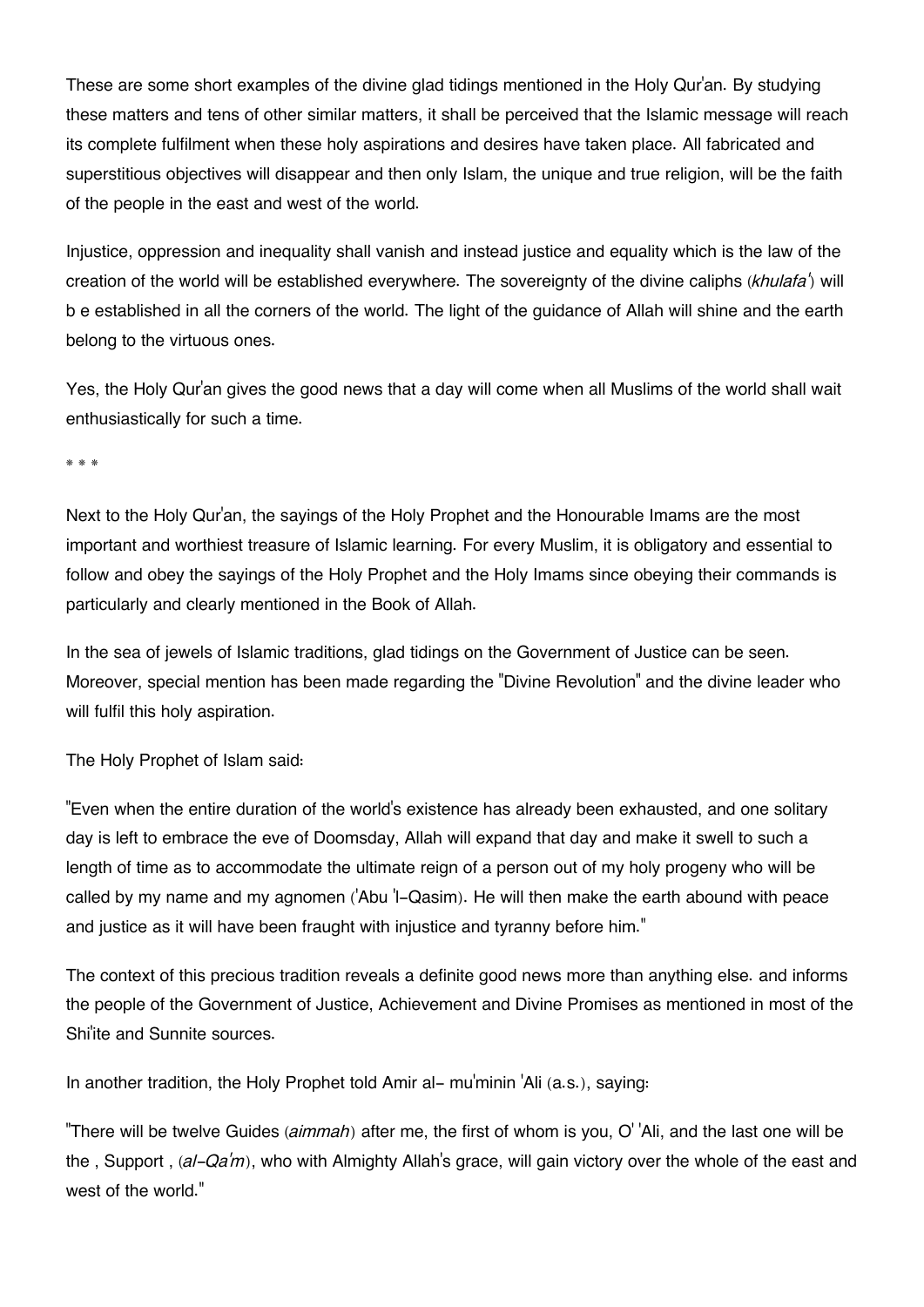The Purified Imams reminded people in several traditions of the significance of the Divine Promise and Government of the Twelfth Imam, and told them that waiting for the Great Saviour is the most valuable deed, and that his followers and devotees are the best and the beloved people.

It will suffice here to quote, as an example, a few of these traditions:

1) When Imam Hasan al-Mujtaba (a.s.) held the seat of the caliphate, he fought the hypocritical Mu'awiyah, who, with the assistance of his cunning minister, gradually deceived the companions of Imam Hasan (a.s.), who thus deserted and left the Imam alone. Hence, he was compelled to make a peace treaty with Mu'awiyah in which he (Mu'awiyah) was obliged to comply with some duties and to refrain from appointing a successor and fighting.

On some occasions, the Imam took the opportunity to point out to the people Mu'awiyah's errors and unjust acts. Meanwhile, some of ignorant people started criticizing the Imam as to why he had accepted the peace treaty Imam Hasan (a.s.) clarified for the people the meaning of the Imam and the leader, and the necessity of obeying every command of the Imam without asking why and wherefore. Then he explained to them about the Government of the Twelfth Imam, saying:

"Don't you know that every one of us (Imams) has the responsibility of taking allegiance from the oppressors of his time, except the 'Support' (*al- Qa'im*) behind whom the Spirit of Allah (Jesus) will pray, and Almighty Allah will keep secret his birth from some people and will conceal his person from their sights. When he appears he will not be responsible for taking allegiance from anyone. He is the ninth descendant of my brother Husayn, the son of the captive princess. Almighty Allah will prolong his age during his occultation, and by His Perfect Power, he will appear as a young man of less than forty years so that all people will know that Allah truly has power over all things."

2. Imam Ja'far as-Sadiq (a.s.) in reply to a question from one of his followers about his successors, said:

"The Imam succeeding me is my son Musa, and the Awaited Imam is Muhammad ibn Hasan ibn 'Ali ibn Muhammad ibn 'Ali ibn Musa."

The same Imam is quoted as having said repeatedly that:

"Every group of people is waiting for a government, and we are waiting for our Government to be established at the End of Time."

3) The Seventh Holy Imam Musa ibn Ja'far (a.s.) in a reply to one of his companions who asked him whether he was "al- Qa'im bi 'l-Haqq" (he who is supported by the Truth), said:

"I am *al-Qa'im bi'l-Haqq*, but that *'al-Qa'im'* who will remove Allah's enemies from the earth and will fill it with justice and equity is my fifth descendant. Since he will fear for his own life, he will be in occultation for a long time during which a group of people will apostate, but there will also be a group who will be firm in their belief."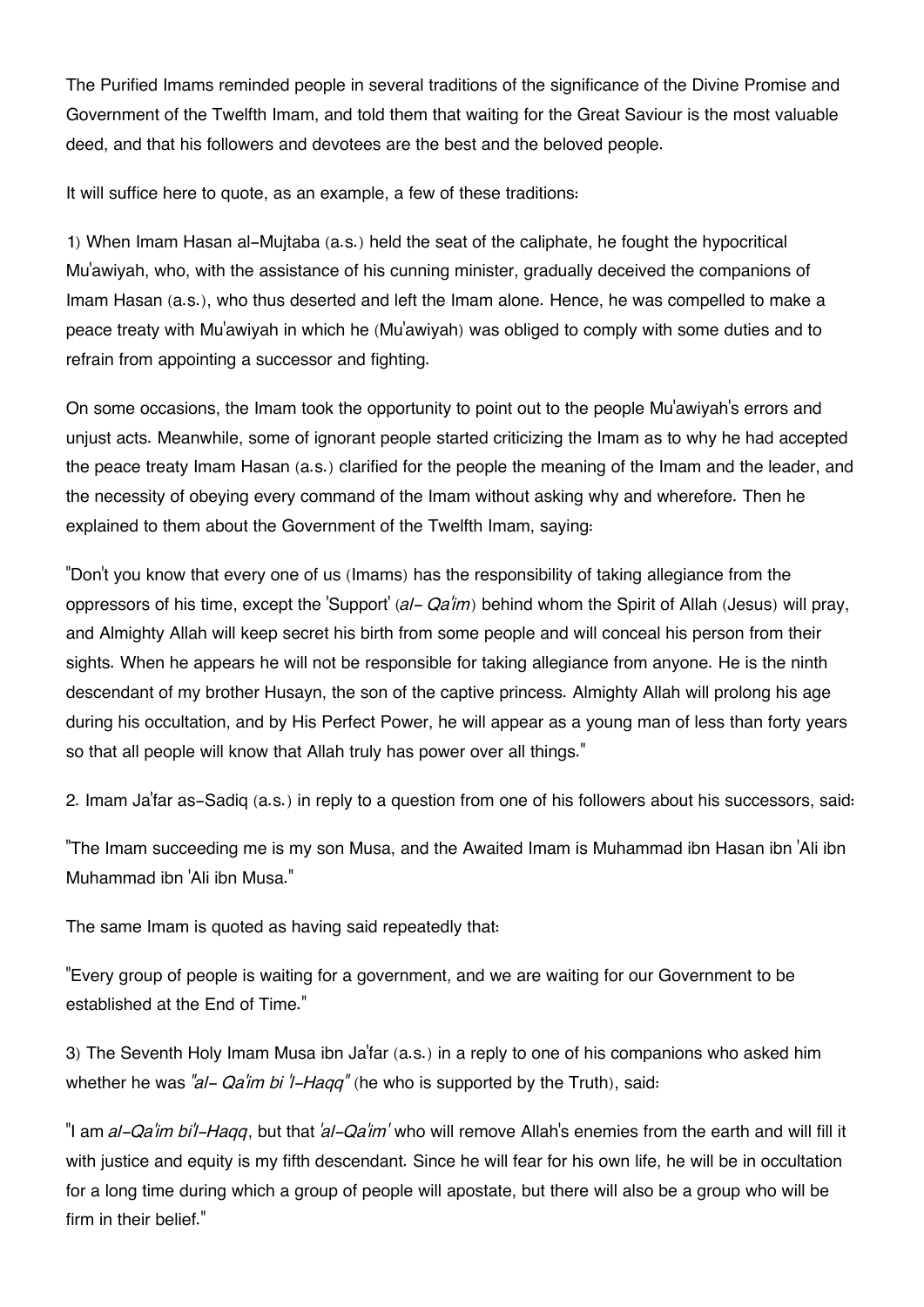He added:

"Blessed are our followers (the Shi'ites) who, during the time of the occultation (*ghaybah*) of the Imam of the Age, identify themselves with our Authority (*wilayah*) and keep away from our enemies. They belong to us and we belong to them. They have accepted our leadership and we are pleased with their adherence Therefore, blessed are they. I swear to Allah that they will be with us in our rank in Paradise."

4) Finally, the Eleventh Imam Hasan al-'Askari (a.s.) said:

"I see that after me differences will appear among you concerning the Imam after me. Whoever accepts the Imams after the Prophet of Allah but denies my son is like a person who accepts all the prophets but denies the prophethood of Muhammad (s.a.w.), the Prophet of Allah. And whoever denies (Muhammad) the Prophet of Allah is like one who has denied all the prophets of Allah, for to obey the last of us is like obeying the first and to deny the last of us is like denying the first But beware I . Verily, for my son there will be an occultation during which all people will fall into doubt except those whom Allah protects."

The available traditions from the Holy Prophet and the infallible Imams are so many in number as to make us well-informed on this important principle of faith. One can say that the most important, and the highest recorded number, of traditions is on the subject of Imamology (*Imamate*) in the Shi'ite books of traditions.

The subject of the leadership of the Twelfth Imam, his Government, and other related matters, comes next to the subject of the successorship of Imam 'Ali, Amir al-mu'minin (a.s) There are hundreds of these traditions recorded both in the Shi'ite and Sunnite books. A large number of religious scholars from all Islamic sects have independently compiled books on this subject. Their number runs to tens of volumes.

\* \* \*

The years of Imams', Islamic leadership passed one after another along with tyranny of the rulers contemporary with them, till the leadership of Imam Hasan al-Askari (a.s.) came. This Holy Imam lived in a difficult circumstances, appearing less frequently in the public gatherings. His beloved son who is the last Divine Proof, was hidden from ,the sight of strangers till the year 260 A. H., when the rays of his being set while the eyes of all people were fixed at the door of Imam al-Mahdi (a.s.).

## **The Birth**

At dawn, on the 15th Sha'ban 255 A.H., the rays of the illuminating world shone with a powerful shaft of light into a human form which became the source of existence for the universe.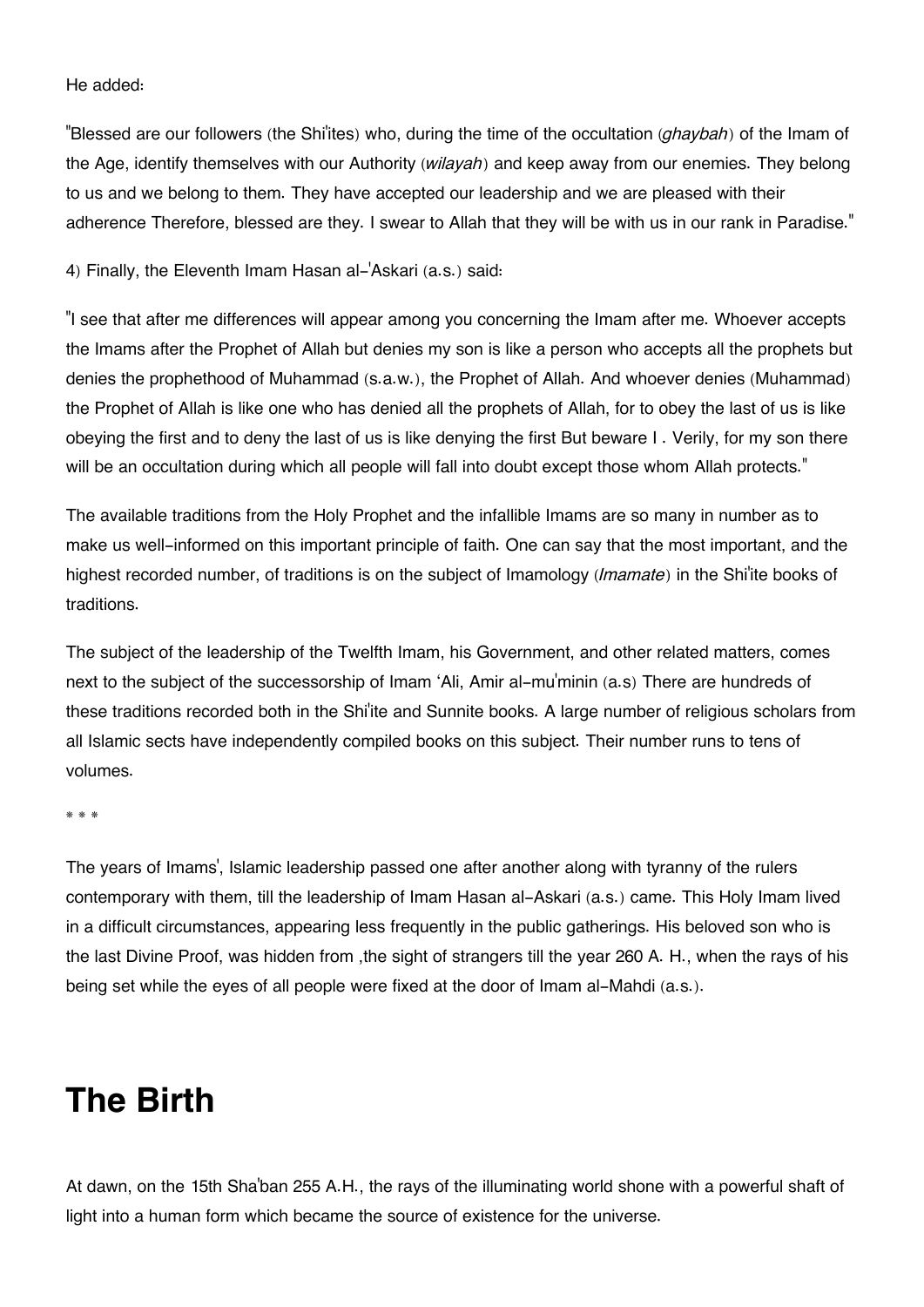Yes, finally the Divine Promise was fulfilled and Imam al-Mahdi (a.s.) was born in spite of the efforts of those who denied him.

It is one of history's miracles that the Umayyids 'Abbasides and other opponents of this Holy Imam attempted to extinguish this divine light but met with complete failure.

The cruel and tyrannical caliphs of the Bani 'Abbas had heard that the Twelfth Imam of the Shi'ites would establish a just Government and would rule over the east and west of the world, and would destroy the foundations of injustice Therefore, to counter this event, they tortured and shed the blood of the Shi'ites as much as they could. The conditions of the martyred Shi'ites can be referred in the books on this subject.

In the year 235 A. H., Mutawakkil, the 'Abbasid caliph, ordered the Tenth Imam Muhammad al-Hadi (a.s.) and his family to be shifted from Medina to Samarra', his seat of government, so that he could keep a close watch on the Imam of the Shi'ites.

Similarly, Mu'tamid, the 'Abbasid caliph, the Pharaoh of the time, was afraid of the son of Imam Hasan al-'Askari (a.s.). He formed a group of detectives and midwives who had the mission of frequently searching through the houses of the 'Alawiyyin, and especially the house of Imam Hasan al-'Askari (a.s.), so that if a newly-born child were found, he could be killed immediately.

The search to find and kill Imam al- Mahdi (a.s.) was intensified when Imam Hasan al-'Askari (a.s.) left this world for the eternal one. This is because everyone knew that on that day the command of Divine Leadership (Imamate) was to be entrusted to the Twelfth Imam, and the universe would come under his authority.

Shaykh Saduq, the eminent scholar of the Shi'ite world, writes in *Kamalu 'd-din:*

"When the holy body of Imam Hasan al-'Askari ( a.s.) was buried and the people went away, the caliph and his comrades started their efforts to search for his growing son and inspected the houses carefully."

Shaykh Mufid, a distinguished Shi'ite scholar, also wrote in *Irshad*:

"When Imam Hasan al-'Askari (a.s.) passed away, the caliph of that time, pursued his son because the Shi'ite Imamiyyah's belief was famous and was spread about that the Shi'ites were awaiting His Eminence."

Mu'tadid one of the tyrant 'Abbasid caliphs who ruled from 279 to 289 A H., decided all at once to destroy the entire family of al, Askari when he heard that more than twenty years had passed since the birth of the son of Imam Hasan al-'Askari (a.s ) and that he was still living in spite of the attempts of the preceding caliph to kill him.

One of Mu'tadid's officers said: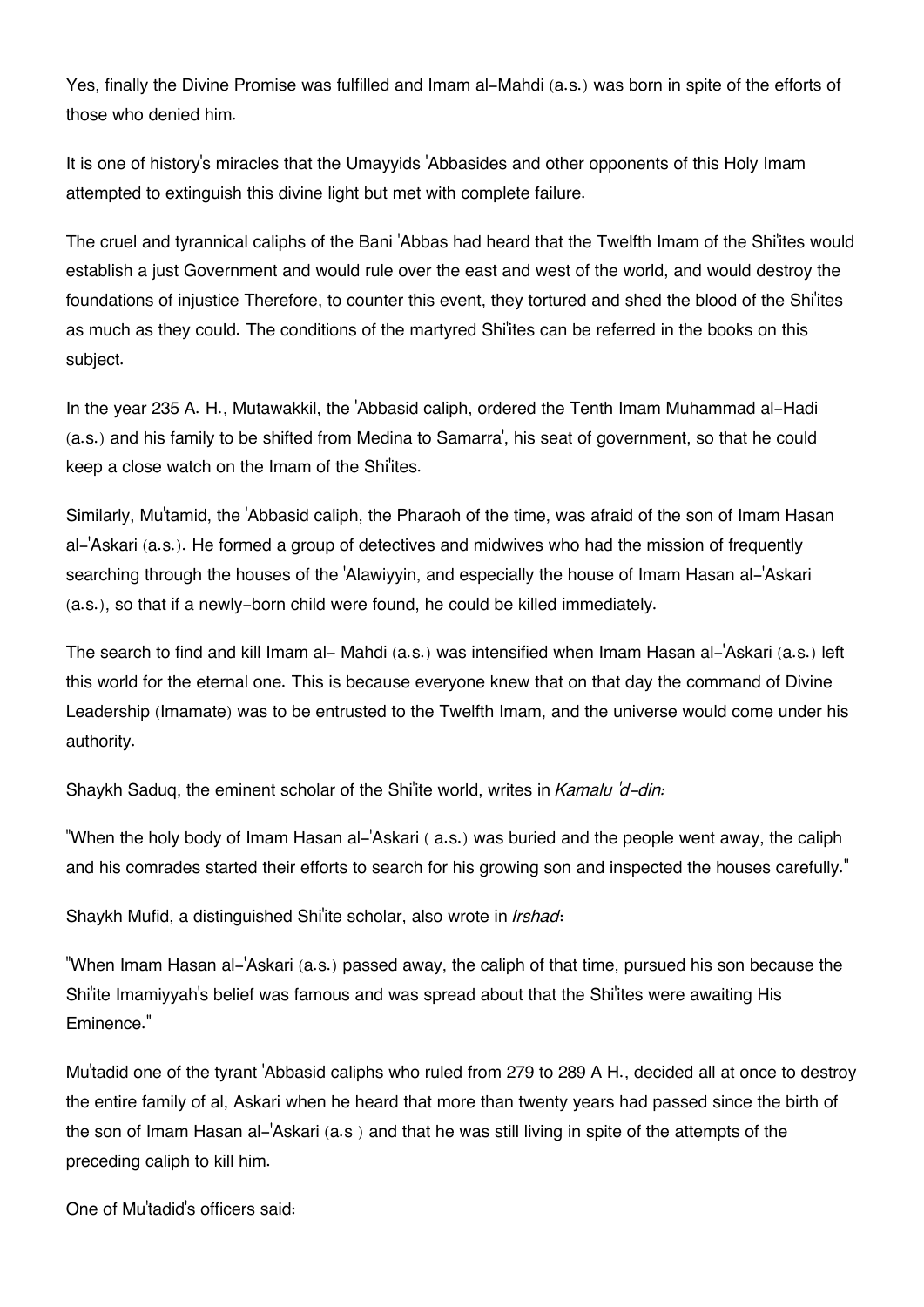"Mu'tadid has ordered me and two other persons, each of us to mount a horse and to proceed to Samarra' in full speed without even stopping for prayer. He gave us the address of (Imam) al- Askari and instructed us to enter his house without his permission and to bring him the head of whoever we find there."

As a matter of fact, they were unaware that the same power which had protected the Imam from the former caliphs would give him protection from his evil, because:

### *Allah disdains ( nothing) save that He shall perfect His light, however much the disbelievers are averse.* **(Qur'an, 9:32)**

Indeed what an immature thought and foolish act it was! If the Divine Will bears on some matter, can a person revolt against it and combat it? Is it possible that definite Divine Promises may not be compiled with? Or is it possible that the reins of oppressive imposters who fight against the Divine decree will not cut?

Is it not more amazing that Peerless, Almighty Allah has shown His power many times before, so that after that all men should know that if He wishes to give His chosen servant government and sovereignty and to destroy in fidelity and irreligiousness through him, then there is no one who can disrupt His rule?

Fortunately, this sensational story is mentioned in the Holy Qur'an. Pharaoh, the great emperor of Egypt, who had great power and pride, claimed the divinity for himself. He determined to kill all the youths and boy children of Bani Isra'il as a result of what he had heard about a son being born who would destroy his empire and divinity.

He shed the blood of innocents, and banished many persons to unknown regions; but see how Almighty Allah restored His Prophet and how the Divine Will worked to protect the life of Musa (Moses - a.s.) and destroy Pharaoh:

*And We revealed to the mother of Musa, saying, "Give him suck; and if you fear for him, launch him on the river. and fear not, nor grieve; for We will return him to you and make him one of the Messengers." And took him up Pharaoh's people, that he might be to them an enemy and a (cause of their) grief (for) verily Pharaoh and Haman and their hosts were sinners. . . So We did restore him to his mother that her age might be refreshed and that she might not grieve, and that she might know that the promise of Allah is (always) true, but most of them know not. (28:7- 13)*

Yes, Allah will protect His Proof (*Hujjah*) and will fulfil His promises and glad tidings because His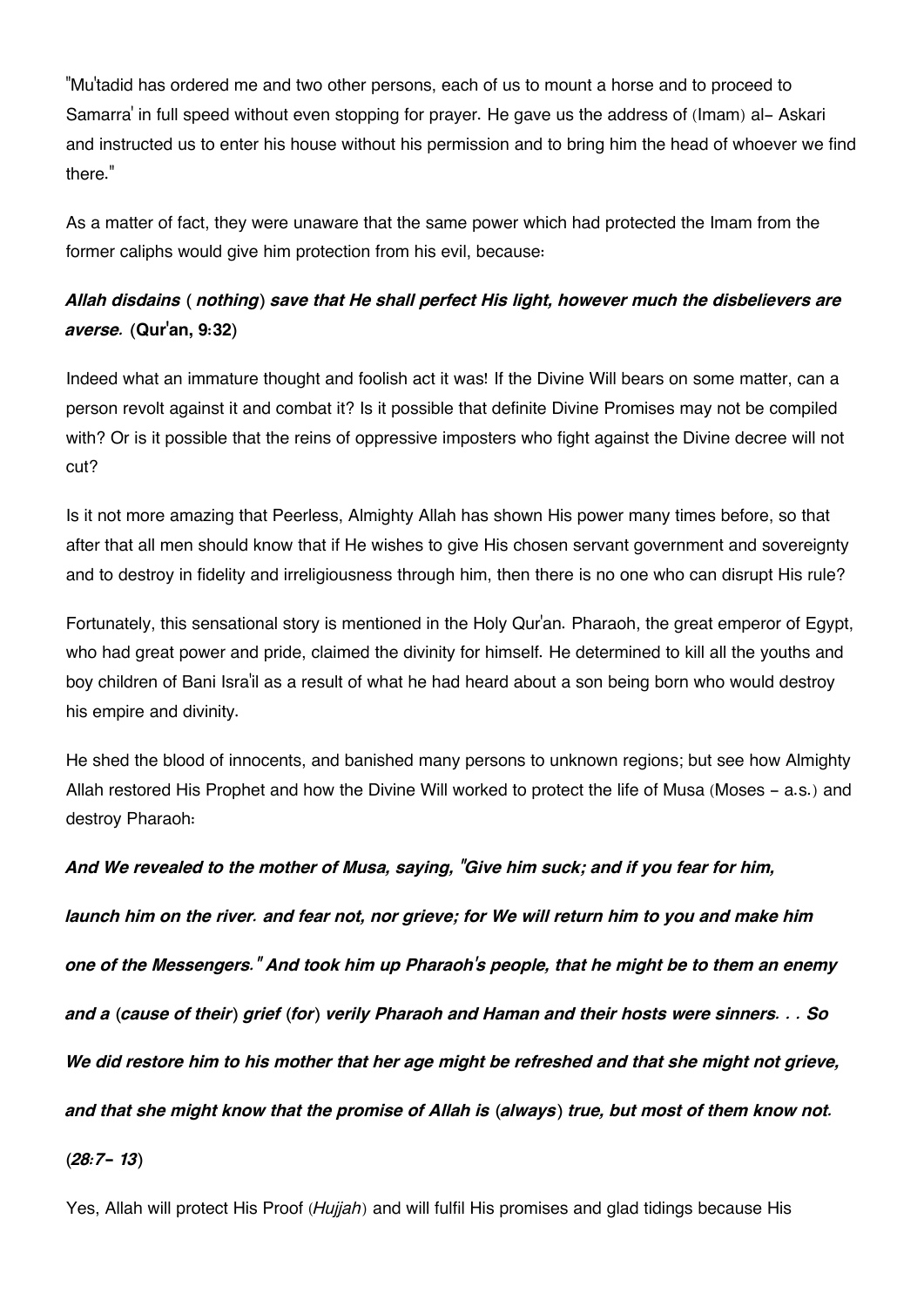decision is based on its execution, although most people do not know it.

Would Allah wish to save the life of Prophet Musa (a.s.), who was only a messenger to a certain nation and tribe, and yield the Imam of the Age (*Imam az-Zaman*) into the hands of Mu'tamid and Mu'tadid?

Would Allah protect the life of Musa (a.s.) while he was in the middle of the roaring waves of a river, and give no security to the Imam of the Age who was in the house of his father, Imam Hasan al-'Askari  $(a.s.)$ ?

Would the Sustaining Allah of the Prophet Ibrahim (Abraham - a.s.) (Whose story is mentioned in the Qur'an) protect Ibrahim (a.s.) in the middle of the flaming fire, but allow the Last Pearl of the Prophet's progeny to be a victim of the lust and anger of the 'Abbasid caliphs?

Really, how do false thinkers and feebleminded people judge?

\* \* \*

At dawn, on the middle day of Sha'ban in the year 255 A.H., Imam Hasan al-'Askari (a.s.) beheld the heavenly, shinning face of his son who was to fulfil all Divine promises and glad tidings.

Not more than three days had passed after his birth when the Eleventh Imam took the holy child to his comp anions and told them:

"After me this will be your master of authority and my successor, and he is the Support, (*al-Qa'im*) for whose appearance all people will wait; when the earth is full of injustice and tyranny, he will fill it with peace and justice."

At the time of his son's birth, the Eleventh Imam told some of his companions:

"Oppressors were plotting to kill me so that my son would not be born, but now see how great is the power of the All-powerful."

Imam Hasan al-Askari (a.s.) , ordered ten thousand pounds (10,000 lbs.) of bread and meat to be distributed among the Banu Hashim to mark the happy and auspicious birthday. 'Uthman ibn Sa'id was charged with this important work which he undertook in the best way.

From the very beginning; Imam Hasan al-'Askari (a.s.) hide his son from strangers.

Read carefully these words of Shaykh Mufid, part of which was quoted above.

"Imam Hasan al-'Askari (a.s.) prepared a true Government for his fruitful son. He kept secret the birth of his son and other related matters, because His Eminence was living in a difficult time when the caliphs were intensively searching for his son and were keeping a close eye on the affairs of Imam al-'Askari. This is because the Shi'ite Imamiyyah belief about the Imam al-Mahdi (a.s.) had become so current that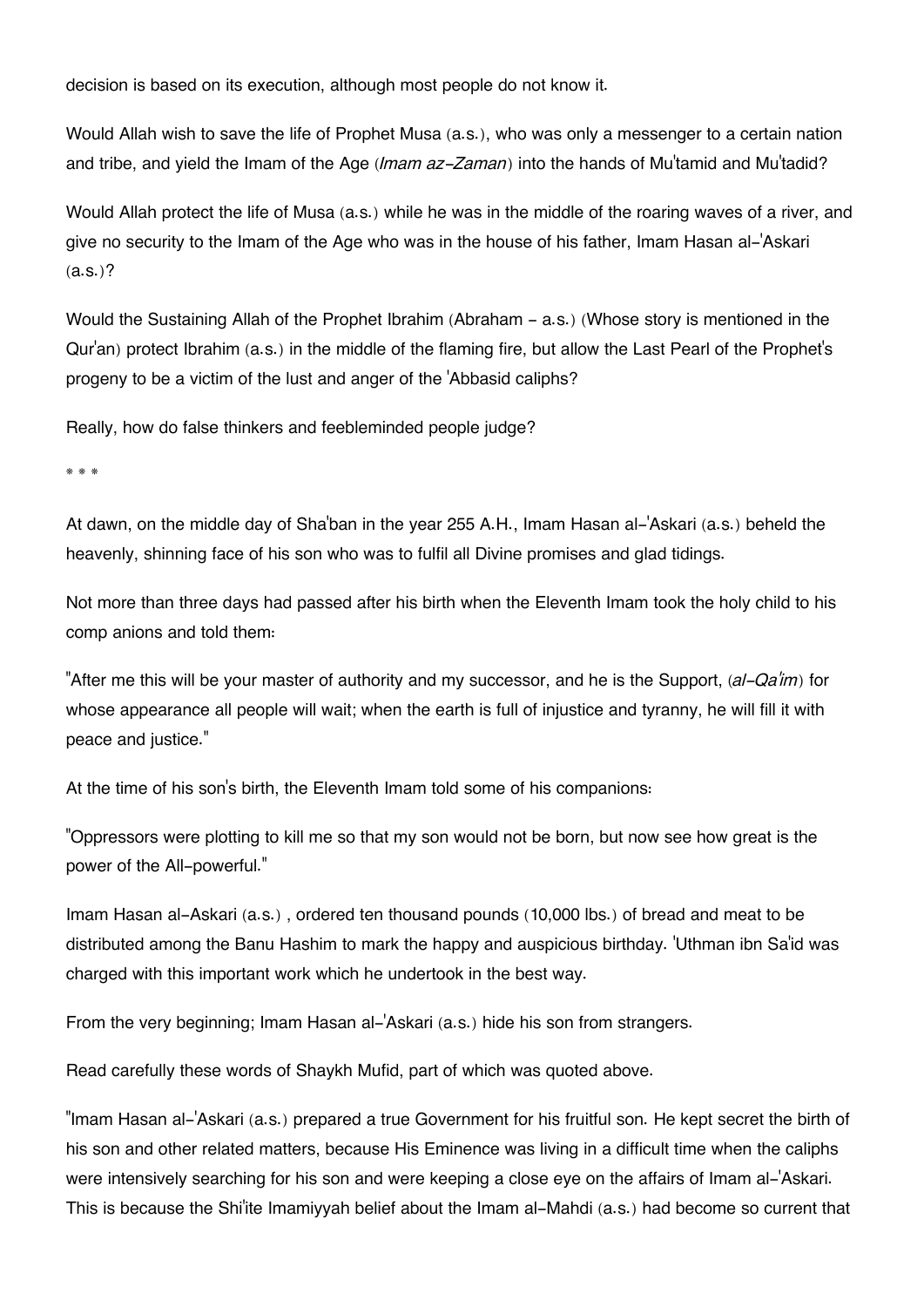they were waiting for His Eminence. Hence, Imam Hasan al-'Askari (a.s.) did not show his son, and, therefore, the enemies could not recognize Imam al-Mahdi (a.s.) after the demise of His Eminence (father)."

Although the affairs of Imam al-Mahdi (a.s.) were unknown to his enemies and opponents, the sincere Shi'ites gathered the news of this important event.

Some of them were informed by Imam al-'Askari (a.s.) through a letter. One of the sincere Shi'ites, Ahmad ibn Is'haq, received a letter from the Imam written in his own handwriting, saying:

"A son is born to me. Therefore, keep secret the news of it from people and inform only his near relatives and particular friends."

Some of the Shi'ites used to pay private visits to Imam al-'Askari (a.s.) who would take them into the presence of the Twelfth Imam al-Mahdi (a.s.) who would guide them. Abu 'Umari and Ahwazi reported:

"Abu Muhammad (Imam Hasan al-'Askari -a.s.) showed me his son (the Twelfth Imam) and told me, 'This is your Master (sahib)."

Some other Shi'ites used to visit Imam al-'Askari (a.s.) in a group, and if the Imam trusted in them that they would faithfully keep their visit secret, he would show them his beloved son.

Mu'awiyah ibn Hakim, Muhammad ibn Ayyub and Muhammad ibn 'Uthman 'Umari have narrated that:

"We were forty persons who gathered at the house of Imam Hasan, then His Eminence showed us his son and said to us, 'This is your Imam and my successor. You should obey him after me and should not oppose him lest you perish.'"

Anyhow, from the time of the birth of the Twelfth "moon" till his Imamate, the Shi'ites used to go to the Eleventh Imam and congratulate him.

Hasan ibn Hasan al-'Alawi said:

"I went to see Imam Hasan (al-'Askari) in Samarra' and congratulated him on the birth of his son."

And 'Abdullah ibn 'Abbas al-'Alawi also said:

"I visited Imam al-'Askari (a.s.) in Samarra' and congratulate him on the birth of his son."

Yes, in this manner was the Imam of the Age (*Imam az-Zaman*) born and kept hidden from the reach of strangers. On some occasions only were virtuous Shi'ites allowed to see him, until the year 260 A H., when the Eleventh Imam expired, and by Divine decree the office of Divine Leadership (Imamate) was vested in the Master of the Authority (*Sahibu 'lAmr*).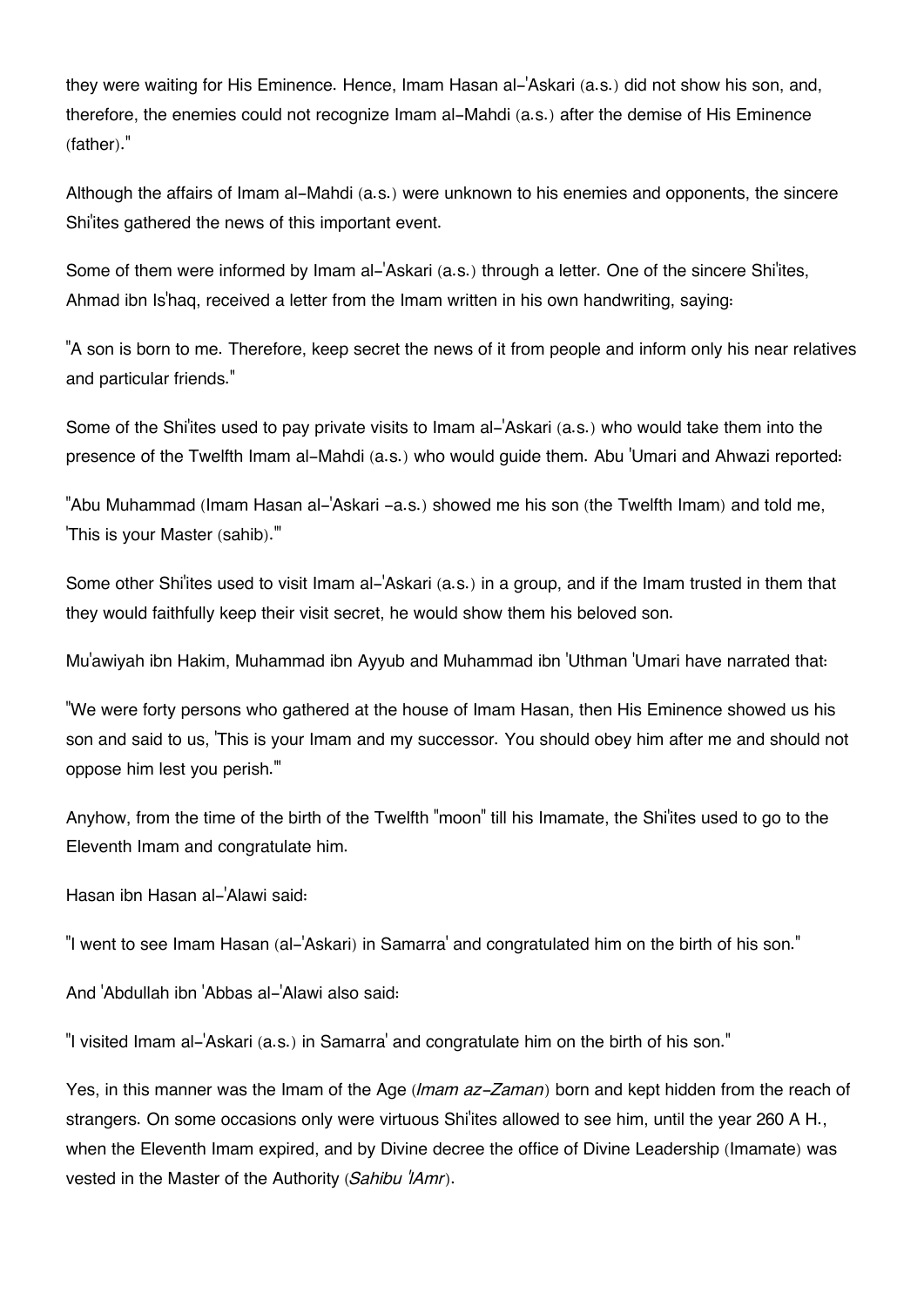# **The Minor Occultation**

When Imam Hasan al-'Askari (a.s.) died, the office of Divine Leadership (Imamate) was transferred to the Last Luminous Pearl of the Household of the Holy Prophet, Imam al-Mahdi (a.s.) Although His Eminence did not appear amongst the people, some persons in whom he had trust and confidence were allowed to visit him and present him the problems and questions of the Shi'ites And they communicated to the people the guidance and commands of the Divine Luminous Light.

From the point of view faith, confidence and virtue, these were distinguished persons among the Muslims who were mediators between the Imam and the people And in due time they conveyed the guidance of His Eminence to the people.

By studying the degree of the character and perception of the belief and piety of these individuals, not only does the greatness of their personalities become clear to us, but we become more familiar with the Imam of the Age, because, among the sayings of these distinguished, trustworthy and reliable companions of the Holy Imams, one finds the signs of the greatness of His Eminence (Imam al-Mahdi a.s.).

Among the companions of Imam az-Zaman, four became his most famous and confidential deputies who acted as mediators between the Imam and the people, and they are known as the *Nawwab al-arb'a* ah (the four deputies).

In order to know more about the dignity and greatness of their positions, we give below a brief description of each one of them:

1) 'Uthman ibn Sa'id 'Umari: This honourable figure was not only a deputy (*na'ib*) of *Imam az-Zaman* but he was also a representative (*wakil*) of Imam Hasan al-'Askari (a.s.) and Imam 'Ali an-Naqi (a.s.) He settled and organized many affairs of the Shi'ites The Tenth Imam (al-Hadi -a.s ) said to his followers regarding him.

"This Abu 'Umari is a reliable and trustworthy person. Whatever he says to you he says so on my behalf, and whatever he does he does on my behalf."

This representation continued till 254 A H when Imam al-Hadi (a.s.) died. Then, the Eleventh Imam is reported to have praised the character of Abu 'Umari as having his high esteem in his address to his Shi'ites, saying:

"This Abu 'Umari is a reliable and trustworthy person. He had the confidence of the preceding Imam, and has also my confidence in my lifetime and after my death. Whatever he says to you he says so on my behalf, and whatever he does he does on my behalf."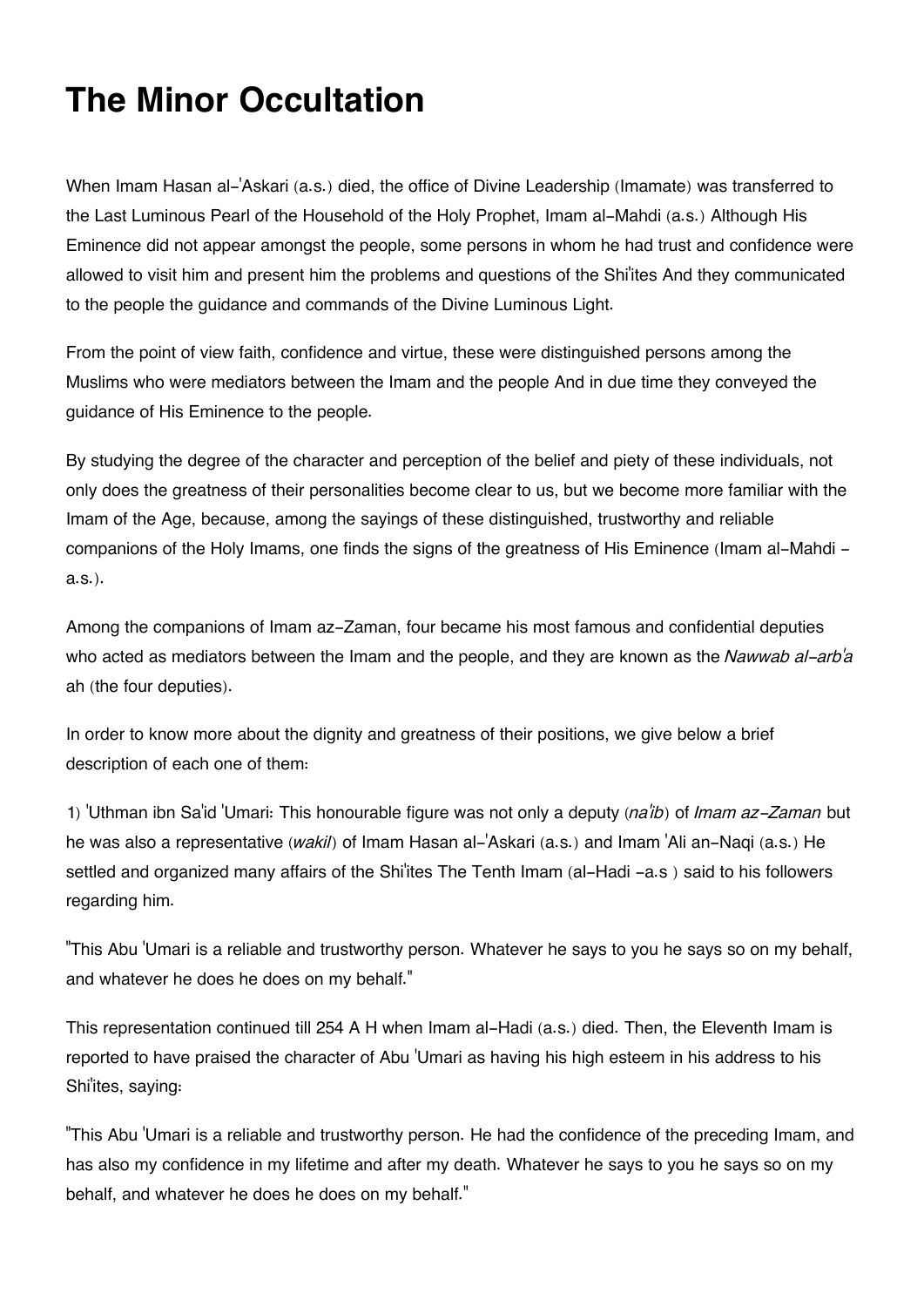Likewise, with this certificate of admiration, he became the deputy (*Na'ibu 'l-Imam*) of the Twelfth Imam after the demise of Imam Hasan al-'Askari (a.s.).

On the death of Abu 'Umari, the Lord of the Age (*Sahibu 'z-Zaman*) himself sent condolences to his son, Muhammad ibn 'Uthman saying:

"Verily, we belong to Allah and verily to Him shall we return We submit to His command and are pleased with His decree. Your father has lived in good fortune and has died with dignity. May Allah's mercy be upon him, he has joined his friends and masters. He was always endeavouring to search for whatever would bring him near to Allah and His friends. May Allah make strengthen his countenance."

2) Abu Ja'far Muhammad ibn 'Uthman: This man was the second special deputy of *Imam az-Zaman* He was also a deputy of the Eleventh Imam, about whom the latter said:

"The greatness of his dignity and the exaltation of his status among the Shi'ites is so famous that there is no need to explain or dispute it."

Regarding him and his father, 'Uthman ibn Sa'id, Imam Hasan al-'Askari (a.s.) said to one of his companions:

"'Umar and his son are both trustworthy Whatever they do they do on my behalf, and whatever they say to you, they say so on my behalf Therefore, listen to their words and obey them, because both of them are reliable and trustworthy to us."

And *Imam az-Zaman* himself said about him:

"He is my confident, and his letter is of the same status as mine."

3) Abu 'l-Qasim Husayn ibn Ruh Nawbakhti: Abu Ja'far Muhammad ibn 'Uthman, the third deputy of *Imam az-Zaman*, said about him:

This Husayn ibn Ruh ibn Abu Bahr Nawbakhti is my successor. He is a reliable and trust worthy envoy and deputy between you and the *Sahibu 'l-Amr* (the Master of the Authority). Therefore, in your affairs and important tasks refer to him and trust him. I was given this task; and I have announced it."

Shaykh Tusi (may Allah's mercy be upon him) said about him:

"Abu 'l-Qasim Husayn ibn Ruh was regarded by his friends and opponents as the most learned man among the people."

The integrity of Husayn ibn Ruh's deputyship w as acknowledged by his opponents too. Shalmaghani, who was one of the pseudo-claimants to the deputyship, had to confess his falsity when *Imam az-Zaman* ordered Husayn ibn Ruh to expose him. He (Shalmaghani) said: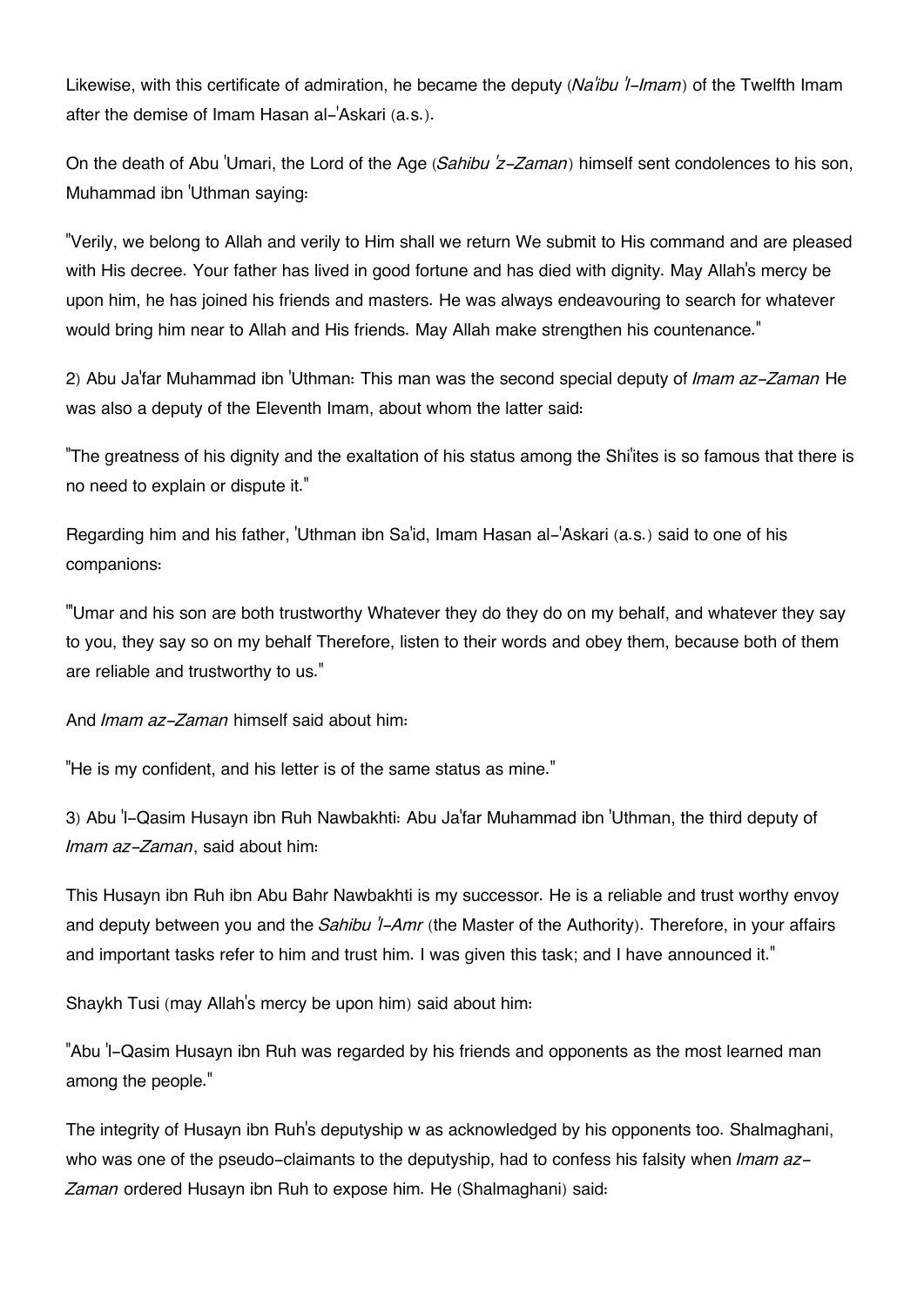"It is not right between me and Allah to say anything in the affair of Husayn ibn Ruh other than the truth. Although his crime towards me is a big one, yet this man was appointed by *Imam az-Zaman* for the task. The Shi'ites should not turn away from him."

4) Abu'l-Hasan 'Ali ibn Muhammad Simmari: This honourable figure was the last special deputy (*Na'ibu 'l-khass*) of the Holy *Imam az-Zaman*. His death, coincided with the 15th of Sha'ban 329 A.H. Husayn ibn Ruh introduced him as the deputy of the Imam. The last letter of *Imam az-Zaman* (the Lord of the Age) to the four special deputies was addressed to this honourable man. In this order the Imam announced the death of 'Ali ibn Muhammad and the end of the deputation:

"In the name of Allah, the Beneficent, the Merciful You are going to die in six days, may Allah grant patience to your brothers in faith on your departure So, be prepared, but appoint no one in your place, because from the day of your death the period of my major occultation (*ghaybatu 'l-kubra*) will begin.

Henceforth-, no one will see me, unless and until Allah makes me appear My reappearance will take place after a very long time when people will have grown tired of waiting and those who are weak in their faith will say: 'What! Is he still alive?' When men will become cruel and inconsiderate, and the world will be full of injustice and violence. Very soon some men will claim to have seen me. Beware! Anyone who makes such a claim before the coming out of Sufyani and the sound from heaven announcing my reappearance, is a liar and an imposter. There is no might nor strength except in Allah, the Magnificent."

As can be seen from this, it is the last order, in which the door of special deputation is closed by the death of Ali ibn Muhammad; hence, anyone who claims to be a mediator, or claims that the Imam can be seen, is a liar. In the period of the major occultation no - one has made the claim that he has been in the presence of the Holy *Imam az-Zaman*.

The people would not accept the deputation of the four special deputies unless they had been shown the miracles of the *Sahibu 'l-Amr* to verify their truthfulness and accuracy, although they acknowledged them as reliable and trustworthy and had not the smallest doubt in their piety, faith and knowledge.

The special deputies presented to *Imam az-Zaman* the problems and questions of the Shi'ite scholars, and he answered the ones that were necessary in letter form and delivered them through the same deputies.

In these letters, the most important and difficult problems on different subjects of Shi'ite beliefs were cleared up.

One of these problems was a question as to what would be the responsibility of the Shi'ites who would be faced with new events during the period of occultation, and what should they do to face them?

In the letter issued by Imam az-Zaman to the celebrated and distinguished Shi'ite Is'haq ibn Ya'qub he recounted duties, methods and guidance for the Shi'ites in the period of occultation. This direction was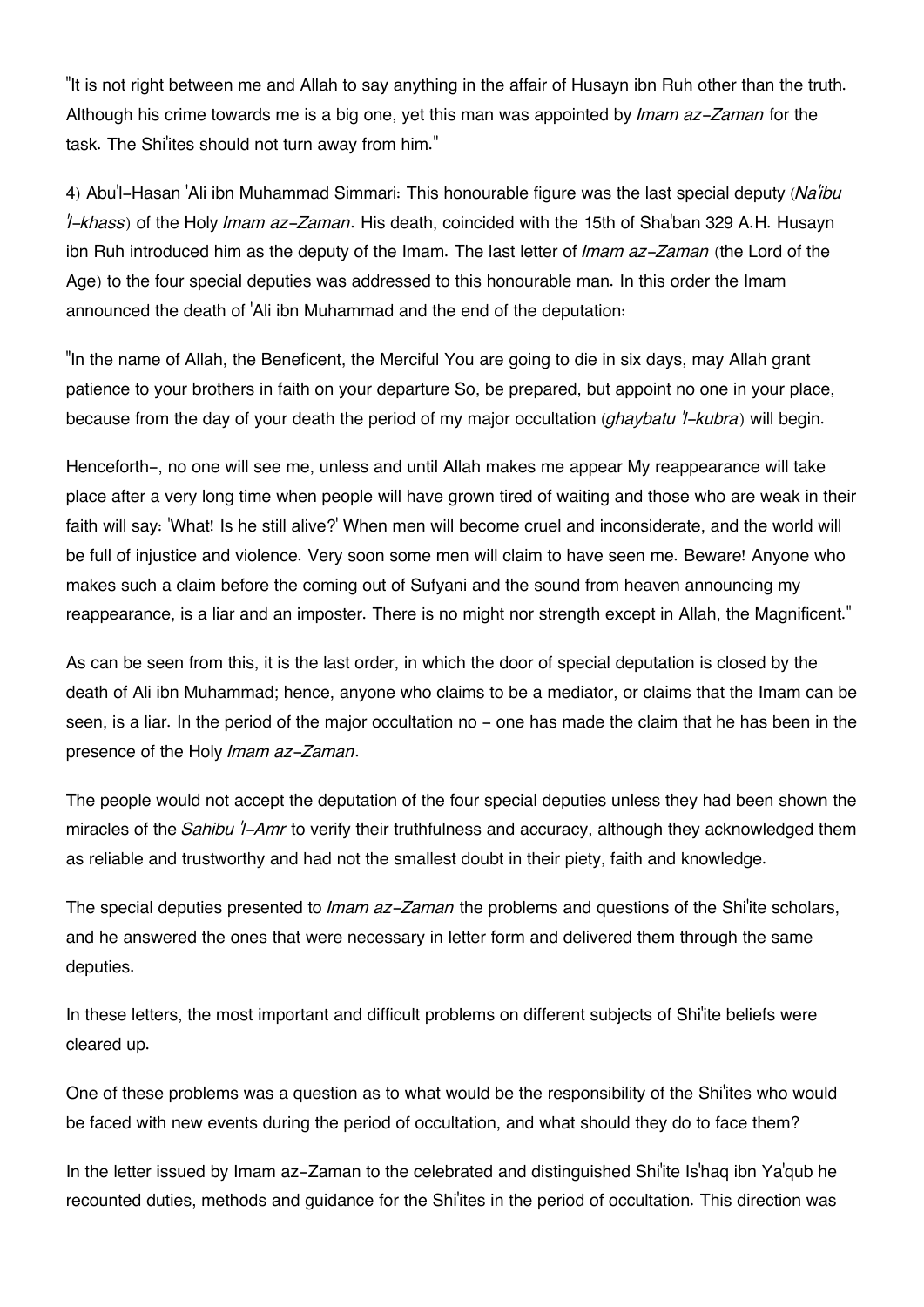carried out for many centuries, and it is one of the proofs of the comprehensiveness and eternity of Islamic rule.

In one of the letters to *Imam az-Zaman* which he sent through the second special deputy of the Imam, Is'haq ibn Ya'qub asked him some different questions, among which was a question which is the subject of our discussion The Imam said that in those affairs one must refer to those who really understands their (Imams') sayings and have truly related them:

"But as for the problems which will occur in the future, you should refer to the narrators of our traditions for their verdicts as they are my proofs to you, and I am Allah's Proof (*Hujjatu 'llah*) to them."

Other letters of His Eminence Imam al-Mahdi (a.s.) were issued during the minor occultation (*ghaybatu 's-sughra*), each one of them solved difficulties and gave instruction in the boundless sea of wisdom. All these letters were conveyed through the Holy Imam's special deputy to the desirous seekers.

Yes, the four deputies, who were at the highest level of faith and confidence for many years, were the blessed mediators between the Imam and the people till in the year 329 A. H., when this deputation was closed, and on the basis of the Divine Will the major occultation of *Imam az-Zaman* commenced. This was the very occultation which was prophesied a long time previously by the Holy Prophet and the Shi'ites Imams; and Muslims keep patient in this period of test, till by the order of Almighty Allah, the Awaited Imam will appear and the Divine Aim will reach its fulfilment.

## **The Major Occultation**

After the year 329 A H., when the major occultation commenced the special deputation of *Imam az-Zaman* terminated. If anybody claims during the major occultation to be a mediator and a deputy, then, according to the declaration *of Imam az-Zaman* himself, that claimer is a liar.

In the Holy Imams' traditions, the purpose of the Imam's going into occultation is compared to the sun being behind the clouds yet being a source of vitality and life for living creatures. Likewise, while the Imam is behind the curtain of occultation, he is still a source of the existence and remaining of the world.

During the major occultation, many people have had meetings with His Eminence (Imam al-Mahdi a.s.), and have managed to meet him, but none of them have claimed to be able to see him or to represent him, because only the four special deputies (*Nawwab al-khass*) of the Imam had the honour of meeting with His Eminence whenever they wished.

Some of the names of these fortunate persons who have had the honour of meeting the Imam are mentioned in the authentic books. Among these personalities are - 'Allamah Hilli -- a famous scholar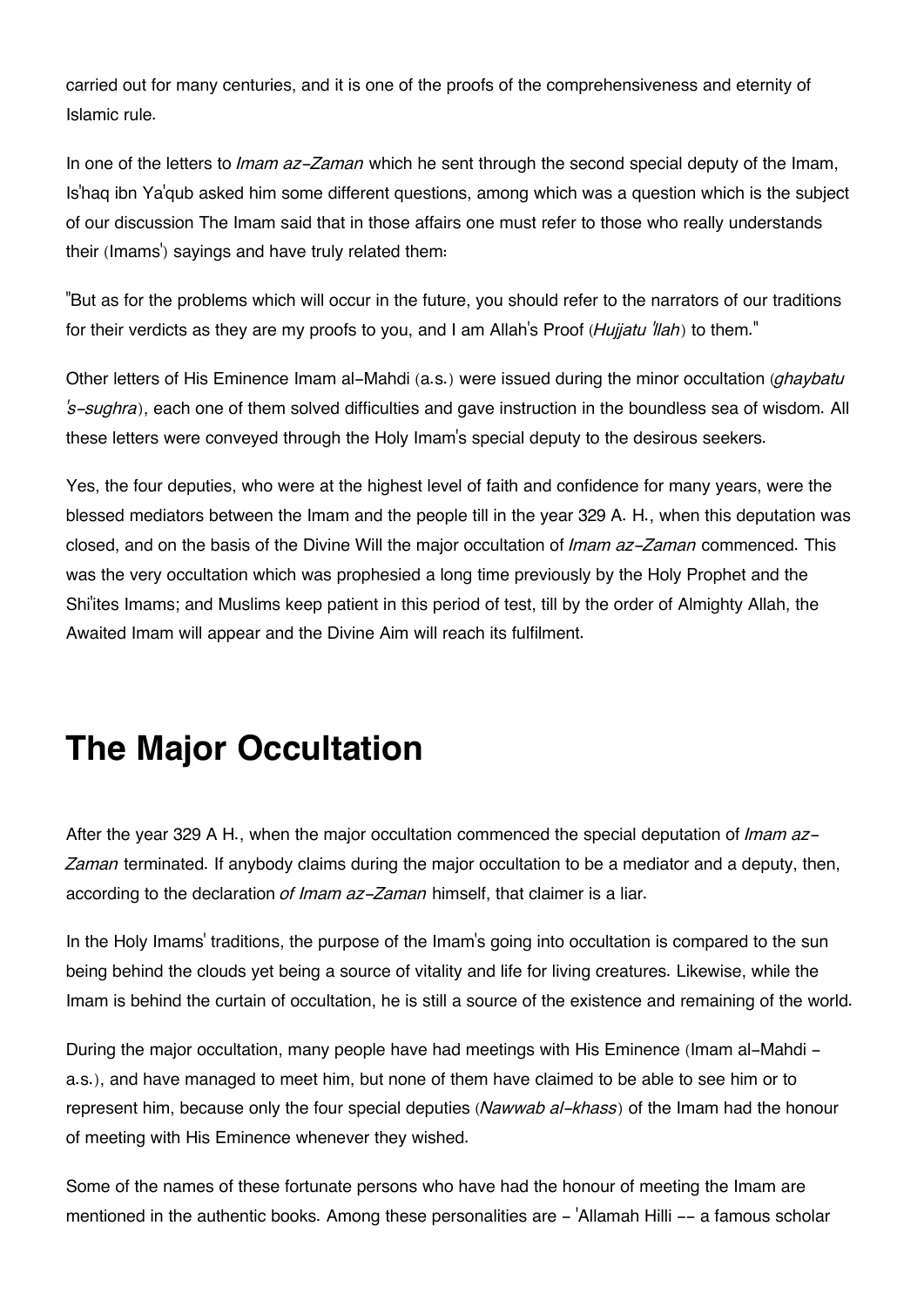and a rhetorician of the Islamic world; Mugaddas Ardibili – the most pious person and most knowledgeable jurist of his time; Sayyid ibn Tawus - a pious and a virtuous narrator, Sayyid Bahru 'l- 'Ulum - a distinguished scholar. and other great and no table figures in Islam.

Yes, they saw the "sun" (Imam) with their own eyes, and their hearts were filled with the faith of *Imamu 'l-'Asr* (the Imam of the Period), and with sympathetic explanations they informed others about their meeting with His Eminence.

As an example, we can examine part of the will of Sayyid ibn Tawus which he wrote to his son in the year 650 A.H In his own words he explained to his son, implying the truth of the matter without claiming to have perceived him:

"O' my son! If success in discovering the truth and mysteries has been granted to you, then I will inform you regarding Imam al- Mahdi (a.s.) in such a way that you will never have any doubt, and you will not need intellectual proofs and recorded traditions; because His Eminence is certainly alive and exists, and as long as Merciful Allah does not allow him to plan events, he is excused from revealing and declaring his workings. And this matter is not exclusively to him, but was usual among many prophets and their successors. Then you must know with confidence and consider it as your faith and creed. And know that the insight of your father into His Eminence is brighter than his knowledge of the world."

The honour of seeing *Imam az-Zaman* was not exclusive to some special Shi'ite scholars only, but many devout and illiterate people have also had this honour. We are completely amazed when we see people who at one time used to commit sinful and indecent acts, but who after their repentance, and after having their hearts filled with love for *Imam az-Zaman*, also had an opportunity to meet him, and among them were also our Sunni brothers.

One of the Sunni brothers was Hasan 'Iraqi who lived a life of immorality when he was young. One day, he suddenly awoke from the slumber of heedlessness and asked himself, "Was I created to commit these evil deeds?" Then he left the immoral place he was in and went directly to the mosque.

By chance, a preacher there was speaking about Imam al-Mahdi (a.s.). 'Iraqi's fully disturbed soul turned into a heart flaming with enthusiastic love of the Imam Henceforth, he invoked Allah after every prayer to give him the opportunity to see the Living Imam (*Baqiyyatu 'llah*) Finally, his prayers were answered and for seven days and nights he learned the path of salvation in His Eminence's presence.

Thereafter, this man became known as one of the great scholars of Islam 'Abdu '-Wahhab Sha'rani, one of the great Sunni scholars, and the original relater o f this anecdote, used to call him by the title, "My great master Shaykh 'Iraqi."

During the major occultation, letters were issued by His Eminence to individuals and great scholars of Islam. In those letters new difficult problems were solved, and necessary guidance was given. Among these letters there was one issued in the year 410 A.H. praising a distinguished scholar of Islam,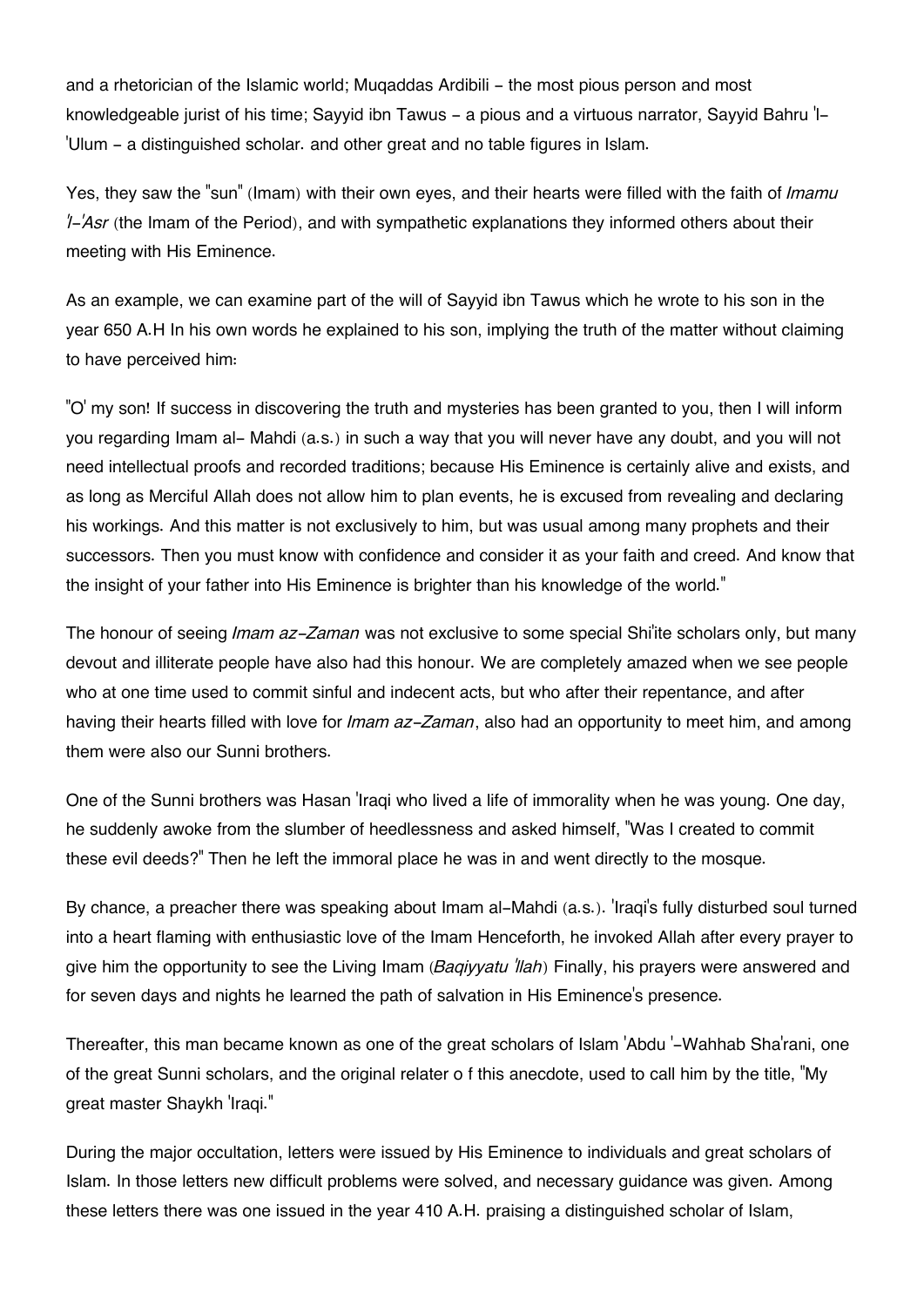Muhammad ibn Muhammad ibn Nu'man, alias Shaykh Mufid.

Shaykh Mufid has enjoyed a special rank for his knowledge and devoutness, and that letter was an acknowledgement of his efforts and worthy services. Even after the passing of many centuries, people still ad mire him with honour and respect.

The importance of this letter indicates the awareness of the Imam of the mistakes and immoral actions of some of the Shi'ites, and at the same time it gives hope in the purpose of his existence.

"We are well informed of all your affairs and none of them is hidden from us. We are aware of the problems which have occupied you from the time when you found pleasure and kept committing indecent deeds which your predecessors had avoided. We are aware from that time when your predecessors broke the covenant made with them, as if they knew not about it. We will not neglect or forget you lest calamity and troubles fall on you, and enemies have the opportunity to overpower you. Therefore, remember Allah and fear Him."

The valuable writings of Imam al-Mahdi (a.s.) during the major occultation are the most important guidance for his Shi'ites (followers). These writings can be referred to in the authentic Shi'ite books.

However, we are now passing through a very sensitive period in the major occultation.

In Islamic traditions, when the subject of the occultation of the Twelfth Imam is discussed, reference is made to the complex nature of this Divine test In this Divine test, the sincere and faithful Shi'ites are distinguished from others "and becomes as pure as a pure gold."

In Islamic traditions, a comparison is drawn between the sincere faith of the Shi'ites and the faith of a few followers of the Prophet Nuh -Noah (a.s.), who remained faithful despite their very difficult test, and who, by boarding the ark with Prophet Nuh (a.s.), were saved from the Deluge.

Therefore, blessed are those who have passed this Divine test; we hope to be among their rank.

# **The Shi'ites During The Imam's Occultation**

So now, what is a duty of a Shi'ite? What responsibilities does he have?

Truly, are we reckoned among the real followers of His Eminence (Imam al-Mahdi (a.s.)?

If we study the lives of the devout Shi'ites (followers) of the Holy Imams before the Twelfth Imam, and consider their sacrifices without the slightest hesitation, we shall at once awake from our neglectful slumber and realize our weakness and guilt.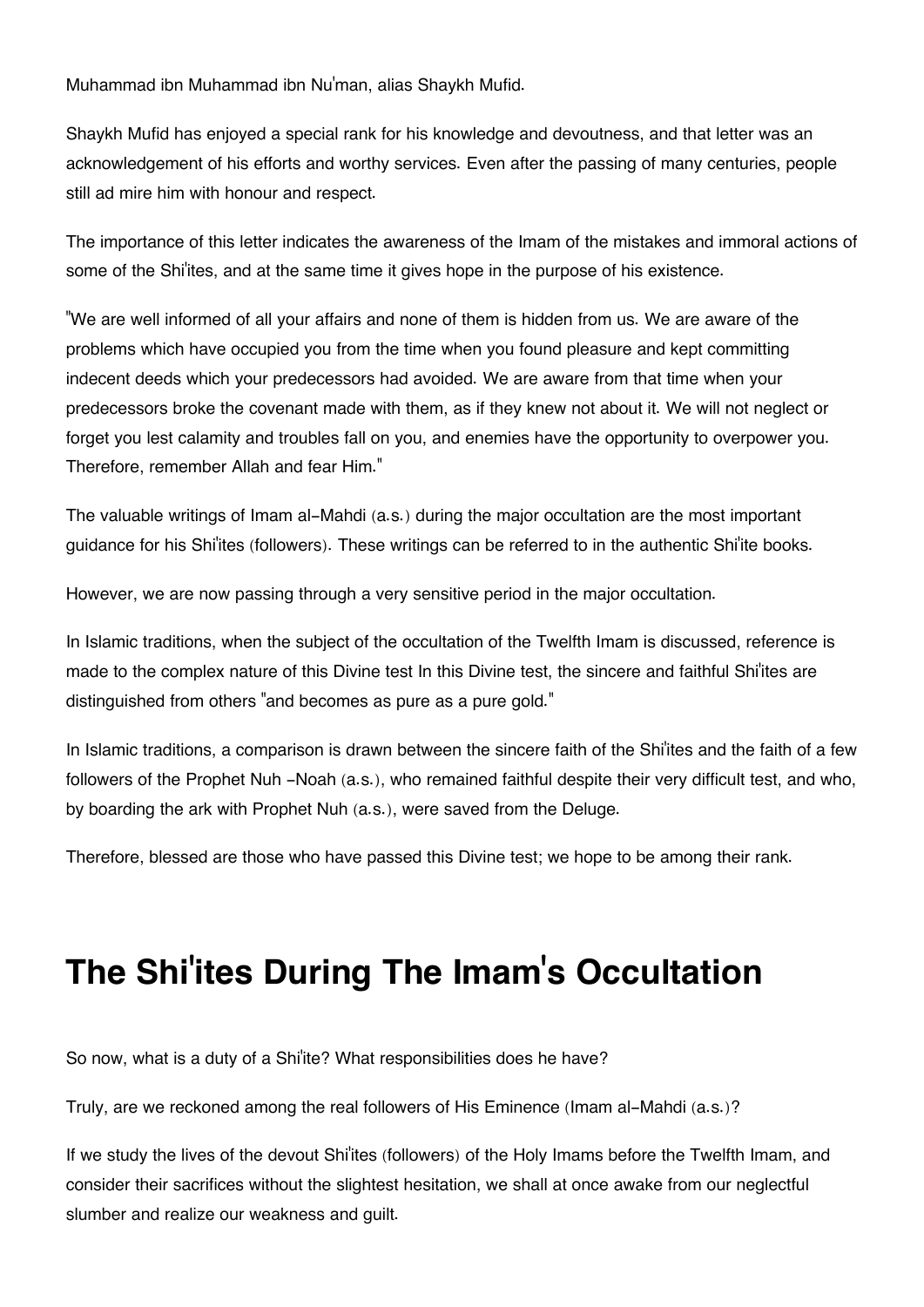Were not Salman al-Farisi, Abu Dharr al-Ghifari, 'Ammar ibn Yasir and Malik al-Ashtar the followers of the contemporary Imam 'Ali, Amir al-mu'minin (a.s.), and are we too the followers of the Imam of our Age?

Was not Maytham at-Tammar, who did not cease to praise 'Ali, the Lord of the faithful, a follower of His Eminence 'Ali, and are we too, who are passing with the Imam of our Age through a strange period, the followers of His Eminence?

Were not the martyrs of Karbala', who with love strived in the way of defending the Imam of their time, Husayn (a.s.), and were martyred, the followers of His Eminence, and are we too, who refuse to give our wealth, lives and other means in the way of the Imam of our time, His Eminence's followers?

Is a person like Hisham ibn Hakam, who in his extraordinary and valuable debates crushed and defamed the opponents of the Divine Leadership (Imamate) in such a way that he was called the "assistant of the Imam" by Imam as-Sadiq (a.s.), a Shi'ite? And are we too, who are sluggish in fulfilling our foremost duty to recognize the Imam of our time, Shi'ites?

From what we read of the glad tidings in the Qur'an and the traditions of the Holy Prophet and the infallible Imams, the Imam of the Age (*Imam az-Zaman*) has special responsibilities which other Imams did not have. *Imam az-Zaman* will establish a Universal Government. He will fill the earth with righteousness and justice. He will exploit the earth's treasures and natural resources. He will improve and develop the land, and in this way people's awareness and understanding will improve.

Therefore, do not the followers of His Eminence have a very particular duty? Should not the Shi'ites endeavour to obtain the competence and merit of being His Eminence's special companions when he reappears by Divine Command?

Therefore, let us see what our duties are and how we should observe them. Undoubtedly, our first duty is to become acquainted with him.

Recognizing *Imam az-Zaman* is so important and essential that in the Holy Prophet's traditions we read:

"He who dies without recognizing the Imam of his age is like one who had died during the *jahiliyyah* (the pagan era before the advent of Islam)."

To die during the *jahiliyyah* means a death devoid of Islam and faith. And it is obvious that one who dies without recognizing the Imam of his age is counted in the group of the faithless.

In another tradition, Imam Muhammad al-Baqir (a.s.) is quoted as having said on the same subject :

"One who dies without having (accepted) the Imam, it is as if he died in the *jahiliyyah*, and people are not exempted from recognizing their Imam."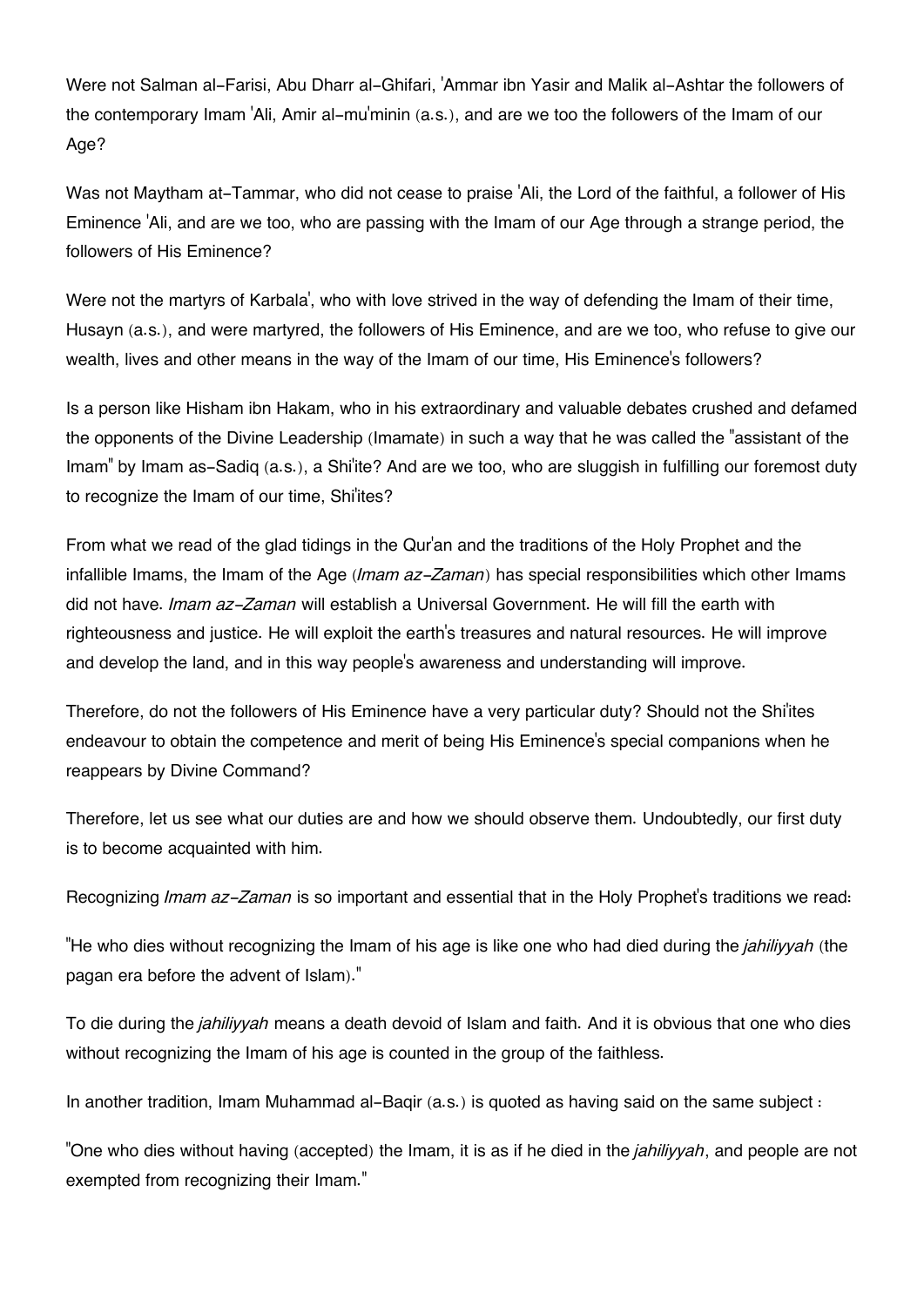Therefore, we must endeavour to recognize His Eminence (*Imam az-Zaman*) for the sake of Islam and our faith, and so that we may be reckoned among those who have gained salvation and among the faithful.

Another duty of the Shi'ites during the major occultation, which the Holy Imam have alluded to, is the question of being ready for the Saviour Hence, the first step for salvation is to recognize the Imam of the age; and the second step is to be prepared for the establishment of just Government by His Eminence.

One who is waiting (*muntazir*) and preparing himself for the appearance of the Imam must have the characters and merits of the companions of Imam al-Mahdi (a.s.), and should sacrifice his life and wealth in his way. For this reason, Imam as-Sadiq (a.s.) said:

"One who waits for our commands is like a person who sacrifices his own blood in the way of Allah."

Yes, he who is really ready for the *Imamu 'l-'Asr* (the Imam of the Period) becomes like a martyr in the way of Allah.

In another tradition, the same Imam told some of his followers about the person who is really waiting for *the Imam az-Zaman*, saying:

"One who dies while expecting the Government of *al-Qa'im* is like one who is in the presence of *al-Qa'im* (Imam al-Mahdi (a.s.)."

After a pause he added:

"But he is like one who has been struck with a sword while accompanying him."

Then he insisted further by adding:

"Nay, by Allah! He is like one who has been martyred in the presence of the Messenger of Allah."

Are we reckoned among those who are expecting His Eminence? Are we at least waiting for the Divine Promise of the Authority of Allah (*Waliyyu 'llah*) in the same manner as we wait for the return of our loved ones from a journey?

In another tradition, Imam as-Sadiq (a.s.) narrated the virtues of the companions of Imam al-Mahdi (a.s.) saying:

"If one takes pleasure in being among the companions of *al-Qa'im*, then he must wait for him and must act with good behaviour and modestly. If he dies before the appearance of *al-Qa'im*, then he will be rewarded like one who has followed him. Then act diligently, and await, that this effort and awaiting will give you delight, O' you who have found salvation."

So, one who is awaiting and has not ceased from good and worthy deeds should earnestly endeavour to